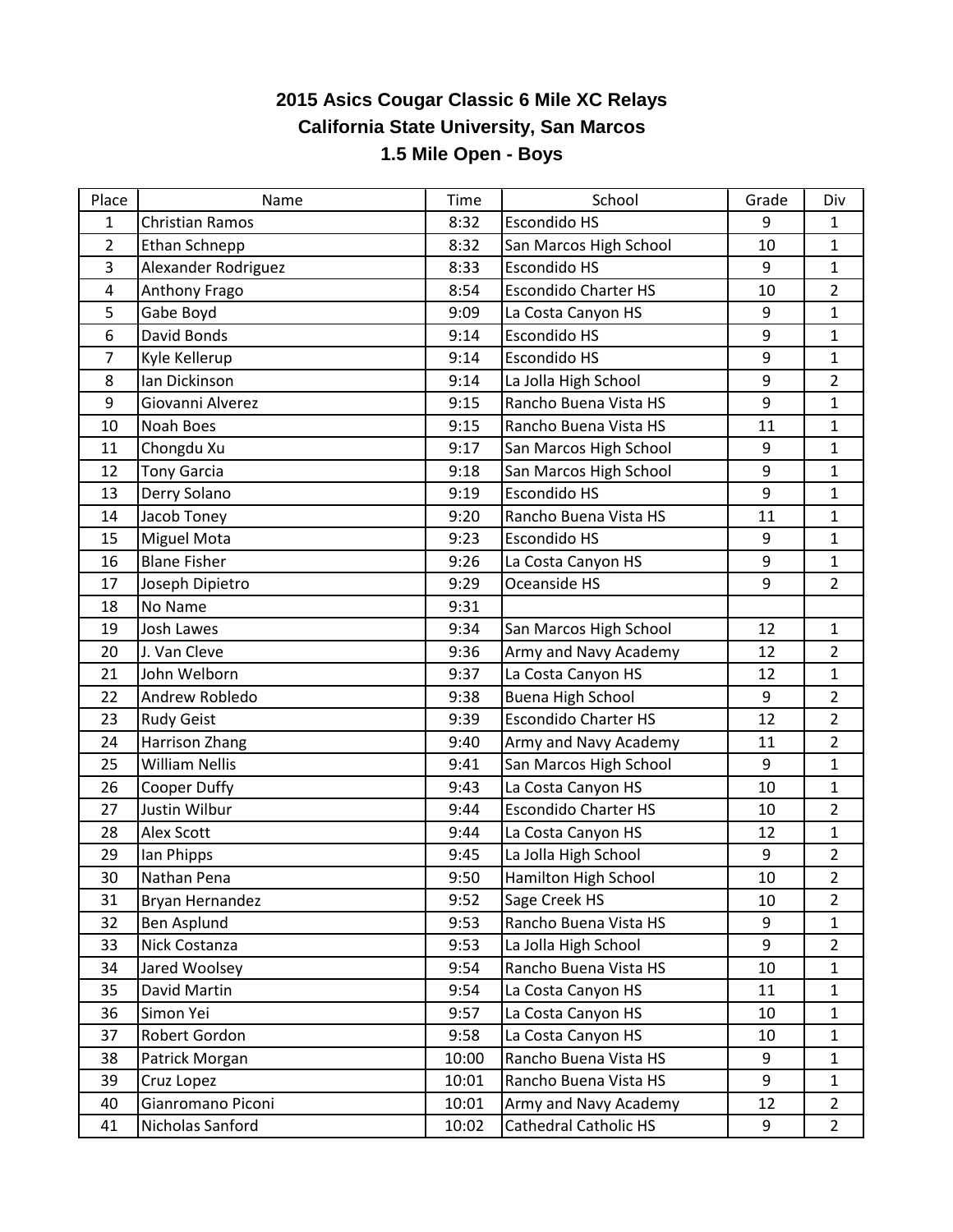| 42 | <b>Jose Chaves</b>           | 10:02 | Rancho Buena Vista HS        | 11               | $\mathbf{1}$   |
|----|------------------------------|-------|------------------------------|------------------|----------------|
| 43 | Keegan Adams                 | 10:02 | La Costa Canyon HS           | 10               | $\mathbf{1}$   |
| 44 | Mason Laurin                 | 10:03 | Hamilton High School         | 9                | $\overline{2}$ |
| 45 | <b>Agustin Cruz</b>          | 10:03 | Oceanside HS                 | 10               | $\overline{2}$ |
| 46 | Garret Wilshusen             | 10:04 | Vista High School            | 9                | $\mathbf{1}$   |
| 47 | Mark Wulfert                 | 10:07 | La Costa Canyon HS           | 9                | $\mathbf{1}$   |
| 48 | <b>Quinton Schluederberg</b> | 10:07 | San Marcos High School       | 9                | $\mathbf{1}$   |
| 49 | Dawson Lyles                 | 10:09 | La Costa Canyon HS           | 9                | $\mathbf{1}$   |
| 50 | Caleb Erlenborn              | 10:12 | <b>Buena High School</b>     | 10               | $\overline{2}$ |
| 51 | <b>Arthur Chang</b>          | 10:13 | Army and Navy Academy        | 12               | $\overline{2}$ |
| 52 | Nico Marino                  | 10:13 | La Costa Canyon HS           | 11               | $\mathbf{1}$   |
| 53 | <b>Matt Gervais</b>          | 10:15 | Hamilton High School         | 10               | $\overline{2}$ |
| 54 | <b>Ryley Schweitzer</b>      | 10:18 | Escondido HS                 | 9                | $\mathbf{1}$   |
| 55 | Daniel Avila                 | 10:19 | <b>Escondido HS</b>          | 9                | $\mathbf{1}$   |
| 56 | Alex Astorgano-Shuh          | 10:20 | Rancho Bernardo HS           | 10               | $\mathbf{1}$   |
| 57 | <b>Glen Nagle</b>            | 10:21 | Sage Creek HS                | 10               | $\overline{2}$ |
| 58 | Will Seykora                 | 10:23 | <b>Mission Hills HS</b>      | $\boldsymbol{9}$ | $\mathbf{1}$   |
| 59 | <b>Sherif Eihussing</b>      | 10:24 | La Jolla Country Day         | 12               | $\overline{2}$ |
| 60 | <b>Fox Stowe</b>             | 10:25 | <b>Cathedral Catholic HS</b> | 10               | $\overline{2}$ |
| 61 | Chase Herrmann               | 10:25 | Rancho Buena Vista HS        | 10               | $\mathbf{1}$   |
| 62 | Duran Heath                  | 10:26 | Army and Navy Academy        | 12               | $\overline{2}$ |
| 63 | Dakota Coddington            | 10:28 | Sage Creek HS                | 10               | $\overline{2}$ |
| 64 | <b>Kyle Davis</b>            | 10:28 | Rancho Buena Vista HS        | 11               | $\mathbf{1}$   |
| 65 | Sean Lofthus                 | 10:30 | <b>Cathedral Catholic HS</b> | 12               | $\overline{2}$ |
| 66 | Soren Larsen                 | 10:32 | La Jolla High School         | 9                | $\overline{2}$ |
| 67 | JingTian He                  | 10:34 | Army and Navy Academy        | 12               | $\overline{2}$ |
| 68 | <b>Will Moses</b>            | 10:39 | La Costa Canyon HS           | 11               | $\mathbf{1}$   |
| 69 | Vaughn Sammartino            | 10:39 | Rancho Buena Vista HS        | 10               | $\mathbf{1}$   |
| 70 | Alex Grudman                 | 10:40 | Sage Creek HS                | $\boldsymbol{9}$ | $\overline{2}$ |
| 71 | Travis Letourneau            | 10:40 | Rancho Buena Vista HS        | $\boldsymbol{9}$ | $\mathbf 1$    |
| 72 | Joe Johnson                  | 10:42 | La Costa Canyon HS           | 10               | $\mathbf{1}$   |
| 73 | Terence Zegarra              | 10:43 | <b>Cathedral Catholic HS</b> | 11               | $\overline{2}$ |
| 74 | Nolan Daniel                 | 10:43 | <b>Buena High School</b>     | 9                | $\overline{2}$ |
| 75 | <b>Edward Cheney</b>         | 10:43 | La Jolla High School         | 9                | $\overline{2}$ |
| 76 | Noah Siapno                  | 10:44 | Rancho Bernardo HS           | 10               | $\mathbf{1}$   |
| 77 | Nicholas Cheney              | 10:45 | La Jolla High School         | 9                | $\overline{2}$ |
| 78 | Alex Jinenez                 | 10:46 | West Valley HS               | 10               | $\overline{2}$ |
| 79 | Micah Cunningham             | 10:46 | La Jolla High School         | 9                | $\overline{2}$ |
| 80 | Kyle Christiansen            | 10:49 | Rancho Buena Vista HS        | 9                | 1              |
| 81 | Garrett Frechette            | 10:50 | <b>Cathedral Catholic HS</b> | 9                | $\overline{2}$ |
| 82 | Josh Sonn                    | 10:54 | <b>Cathedral Catholic HS</b> | 9                | $\overline{2}$ |
| 83 | Ian Thurgood                 | 10:54 | <b>Cathedral Catholic HS</b> | 11               | $\overline{2}$ |
| 84 | <b>Brandon MacDonald</b>     | 10:55 | <b>Cathedral Catholic HS</b> | 9                | $\overline{2}$ |
| 85 | Dominick Fiscalini           | 10:56 | <b>Buena High School</b>     | $\boldsymbol{9}$ | $\overline{2}$ |
| 86 | Dorian Owens                 | 10:58 | Vista High School            | 10               | $\mathbf{1}$   |
| 87 | Jason Chen                   | 10;59 | Rancho Buena Vista HS        | 10               | $\mathbf{1}$   |
| 88 | Stephen Weber                | 11:00 | Rancho Buena Vista HS        | 10               | $\mathbf{1}$   |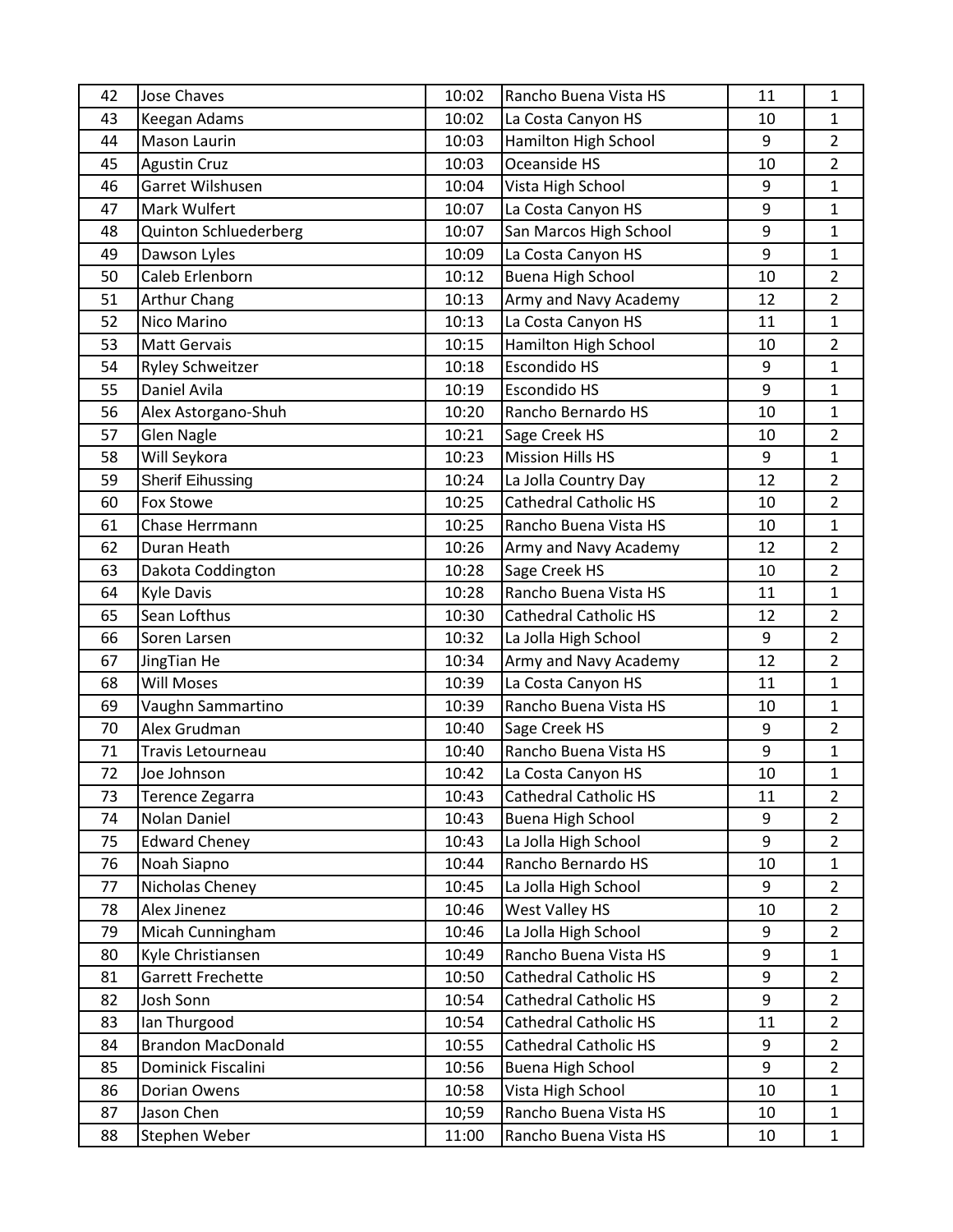| 89  | Liam Arenas-Field       | 11:00 | San Marcos High School       | 9                | $\mathbf{1}$   |
|-----|-------------------------|-------|------------------------------|------------------|----------------|
| 90  | <b>Nelson Silva</b>     | 11:01 | Escondido HS                 | 9                | $\mathbf{1}$   |
| 91  | C. Mogul                | 11:02 | Army and Navy Academy        | 12               | $\overline{2}$ |
| 92  | <b>Cameron Nero</b>     | 11:04 | Army and Navy Academy        | 12               | $\overline{2}$ |
| 93  | <b>Miles Criger</b>     | 11:04 | <b>Cathedral Catholic HS</b> | 9                | $\overline{2}$ |
| 94  | <b>Brandon Walkley</b>  | 11:05 | Rancho Bernardo HS           | 9                | $\mathbf{1}$   |
| 95  | <b>Blake Laureti</b>    | 11:05 | <b>Cathedral Catholic HS</b> | 9                | $\overline{2}$ |
| 96  | Nick Sap                | 11:06 | <b>Buena High School</b>     | 10               | $\overline{2}$ |
| 97  | J. Zhang                | 11:07 | Army and Navy Academy        | 10               | $\overline{2}$ |
| 98  | <b>Brain Walkley</b>    | 11:13 | Rancho Buena Vista HS        |                  | $\mathbf{1}$   |
| 99  | Marc Coleman            | 11:15 | Rancho Bernardo HS           | 9                | $\mathbf{1}$   |
| 100 | Aaron Velasquez         | 11:16 | <b>Buena High School</b>     | 9                | $\overline{2}$ |
| 101 | Shaun MacDonald         | 11:17 | <b>Cathedral Catholic HS</b> | 9                | $\overline{2}$ |
| 102 | Marco Valdez            | 11:19 | West Valley HS               | 12               | $\overline{2}$ |
| 103 | Josh Leon               | 11:20 | <b>Escondido HS</b>          | 9                | $\mathbf{1}$   |
| 104 | Josh Womack             | 11:24 | Escondido HS                 | 9                | $\mathbf{1}$   |
| 105 | Anthony Guzman          | 11:27 | Rancho Buena Vista HS        | 9                | $\mathbf{1}$   |
| 106 | <b>Filippos Alatzas</b> | 11:30 | Sage Creek HS                | 9                | $\overline{2}$ |
| 107 | <b>Baily Chen</b>       | 11:32 | Rancho Buena Vista HS        | 11               | $\mathbf{1}$   |
| 108 | Garrett MacLeod         | 11:33 | Rancho Bernardo HS           | 9                | $\mathbf{1}$   |
| 109 | Emilio Cortazzo         | 11:33 | Oceanside HS                 | 9                | $\overline{2}$ |
| 110 | <b>Joel Strafford</b>   | 11:35 | Rancho Buena Vista HS        | 9                | $\mathbf{1}$   |
| 111 | Tom Shaw                | 11:36 | La Jolla Country Day         | 10               | $\overline{2}$ |
| 112 | Jake Austgen            | 11:37 | La Jolla High School         | 9                | $\overline{2}$ |
| 113 | Oscar Arroyo            | 11:42 | <b>Escondido HS</b>          | 9                | $\mathbf{1}$   |
| 114 | Steven Qu               | 11:44 | Army and Navy Academy        | 10               | $\overline{2}$ |
| 115 | Jeffrey Atterbury       | 11:47 | Rancho Bernardo HS           | $\boldsymbol{9}$ | $\mathbf{1}$   |
| 116 | Diego DeLeon            | 11:47 | Serra High School            | 9                | $\overline{2}$ |
| 117 | Carson Cowan            | 11:48 | <b>Escondido Charter HS</b>  | 9                | $\overline{2}$ |
| 118 | Donald Hepburn          | 11:49 | Serra High School            | 10               | $\overline{2}$ |
| 119 | Vincent Chau            | 11:54 | Rancho Buena Vista HS        | 10               | $\mathbf{1}$   |
| 120 | Nolan Kruger            | 11:56 | <b>Cathedral Catholic HS</b> | 9                | $\overline{2}$ |
| 121 | <b>Jack Fenick</b>      | 11:57 | <b>Cathedral Catholic HS</b> | 10               | $\overline{2}$ |
| 122 | Jared McRoberts         | 11:58 | San Marcos High School       | 11               | $\mathbf{1}$   |
| 123 | Jamison Blair           | 11:58 | Rancho Buena Vista HS        | 9                | $\mathbf{1}$   |
| 124 | Morgan Fox              | 12:13 | Rancho Buena Vista HS        | 11               | $\mathbf{1}$   |
| 125 | <b>Timothy Tran</b>     | 12:14 | Rancho Buena Vista HS        | 9                | $\mathbf{1}$   |
| 126 | Noah Secades            | 12:15 | Sage Creek HS                | 9                | $\overline{2}$ |
| 127 | Robert Belshaw          | 12:18 | Rancho Buena Vista HS        | 10               | $\mathbf{1}$   |
| 128 | Kean Okamura            | 12:19 | <b>Mission Hills HS</b>      | 9                | $\mathbf{1}$   |
| 129 | Jeremy Rosen            | 12:21 | Sage Creek HS                | 9                | $\overline{2}$ |
| 130 | Ryan Wang               | 12:22 | Army and Navy Academy        | 10               | $\overline{2}$ |
| 131 | Chad Steinhauser        | 12:23 | Rancho Buena Vista HS        | 9                | $\mathbf{1}$   |
| 132 | Victor Hernandez        | 12:25 | Rancho Buena Vista HS        | 11               | $\mathbf{1}$   |
| 133 | Austin White            | 12:46 | <b>Buena High School</b>     | 9                | $\overline{2}$ |
| 134 | Matthew Arguetta        | 12:54 | Rancho Buena Vista HS        | 9                | $\mathbf{1}$   |
| 135 | Andrew Greenwood        | 12:54 | <b>Escondido Charter HS</b>  | 9                | $\overline{2}$ |